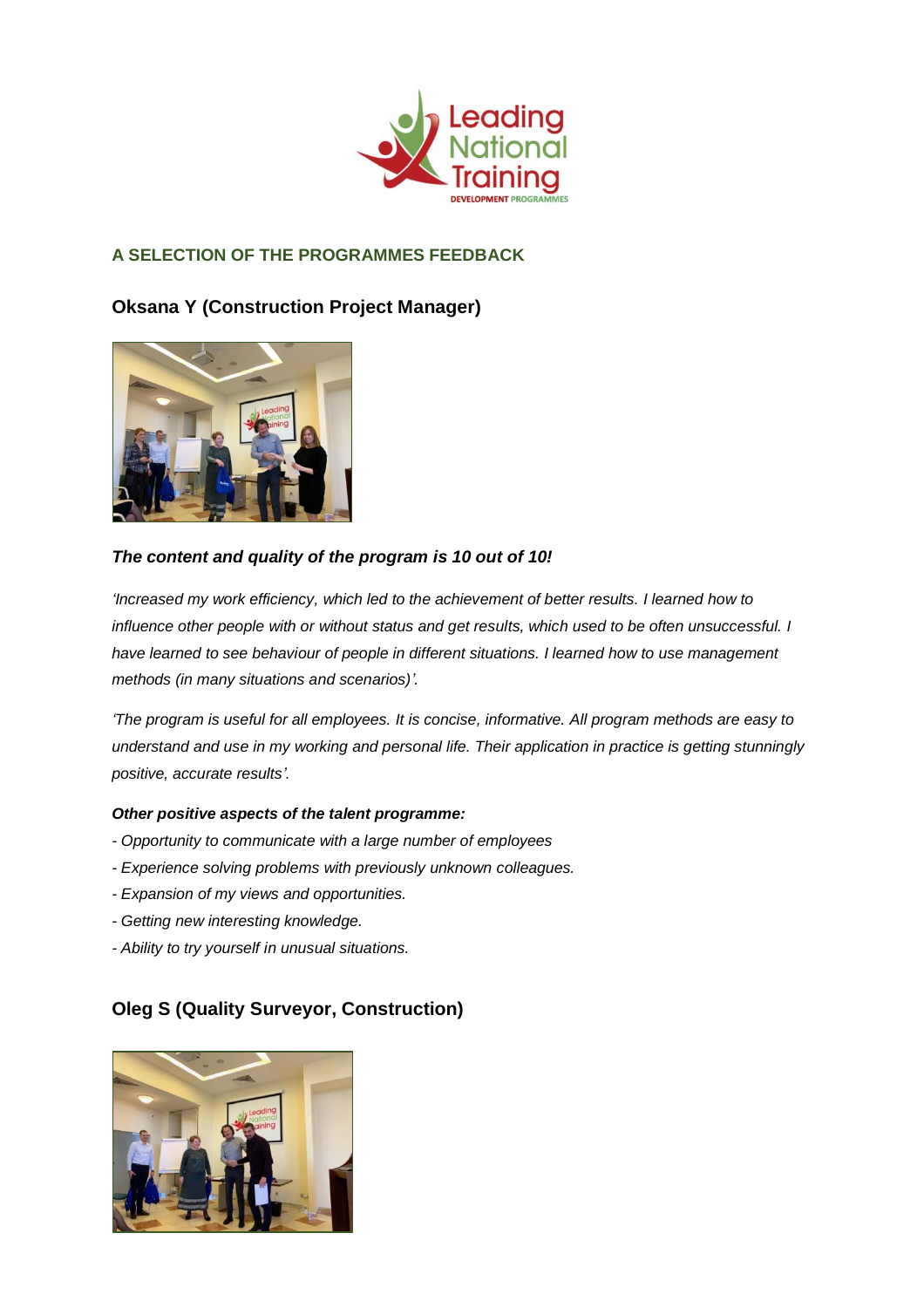#### *'The quality of the program is estimated at 10 points'.*

*'In the current period, I received additional knowledge regarding personnel management, communication skills, leadership, closer acquaintance and cooperation with colleagues. For the future: thanks to the acquired knowledge and skills to grow and develop further, continue to build your career in the company, hold new posts and, most importantly, comply with them. This program will be very useful as it provides new knowledge and skills, and work in the project team allows you to get closer to your colleagues, improve interaction with them besides the project'.*

## **Galina G (Financial Controller)**



#### *Value of content and quality - 10 points (highest)*

*'From myself I want to point out the high professional level of trainers. The course is very interesting and informative. Participation in the programme, in my opinion, allows you to develop the necessary personal skills and abilities, to systematise the existing knowledge and skills with an understanding of the processes taking place, including in the team. And allows you to expand the general outlook of management. I believe that such a program is useful for senior and middle managers of our Bank to optimise management processes.* 

*Participation in this programme is one continuous positive for me. Thank you for it. The benefit of working in a project for me is that there is an opportunity to get acquainted with the specifics of the work of different departments and understand the relationship between them. Thank you!'*

### **Vlad A (Marketing Specialist)**



*9.5 out of 10!*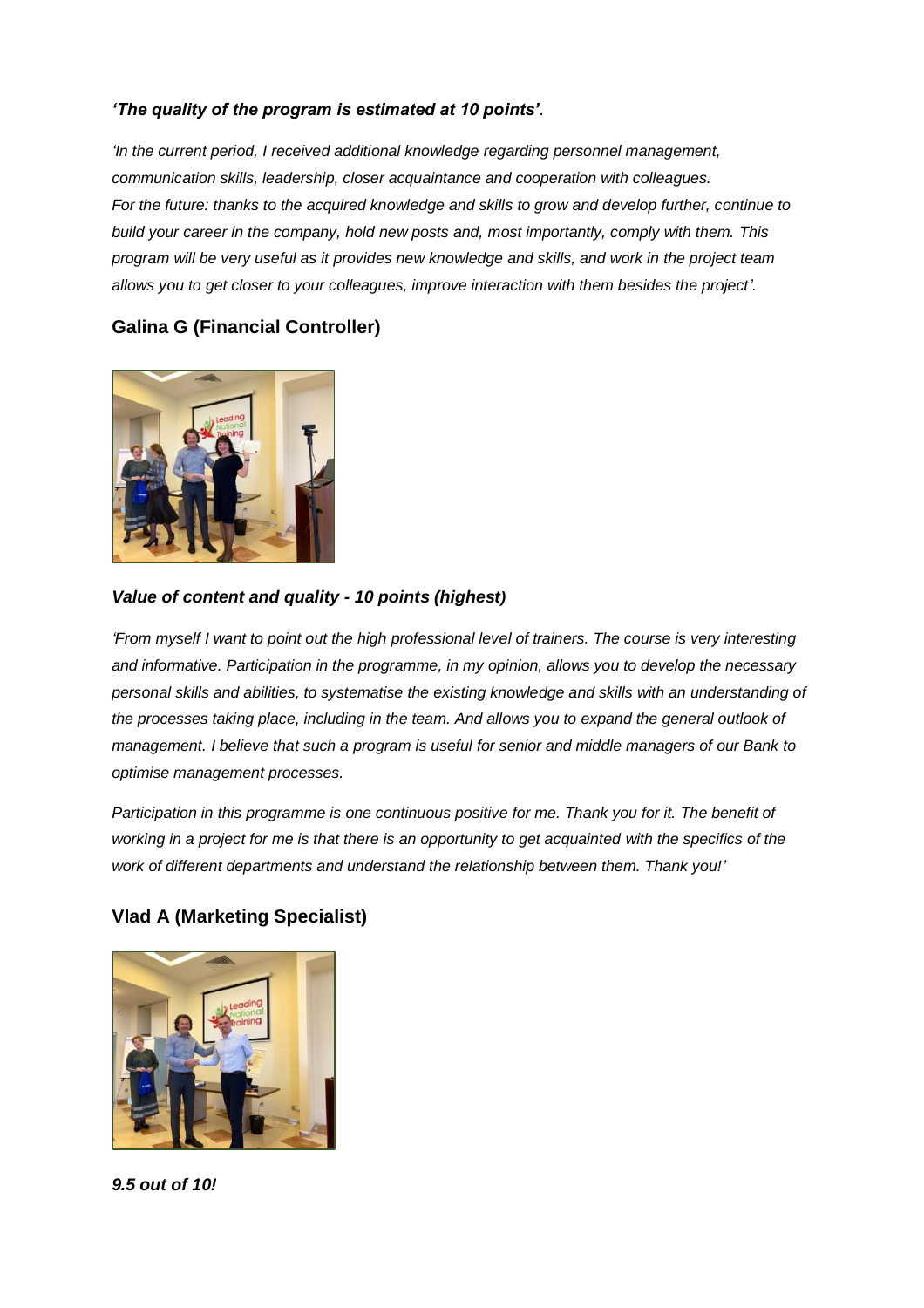*'In the course of participation in the Talent Development Programme, I got the opportunity to understand my abilities, to tighten my weaknesses. I think such trainings are very useful for developing the internal potential of each employee, there is plenty of content in the programme'.*

# **Evgeny S (Corporate Lawyer)**

*'For me personally, with each lecture it becomes more and more interesting and useful. Therefore, I can confidently say that 10. Participation in the project has helped to expand my knowledge about myself, to know myself better and to understand that there are resources that I previously used less than I can in reality. New knowledge that I received thanks to you I really appreciate! After all, it is important not only to know oneself, but also to open up to the understanding of others and learn to understand them. I consider the project important for everyone who takes part in it. Therefore, my opinion – It can't be too much of PRISM:)'.*



## **Tetyana R. (Financial Systems Management)**

*'I value the programme at 9 (more time for training in this programme for 10). 'At the present time, communications have improved due to the understanding of the work of other departments and the bank's policy as a whole.*

*The programme allowed me to learn a lot of psychological techniques to improve the performance and microclimate in the team as a whole. Personal psychological growth. The programme is useful for employees to understand the mechanism of effective interaction in the working team to achieve common goals in less time. Positive results - good workflow management improves team efficiency and speed. Recommendations and suggestions: to allocate more time for training - and communication with coaches, and individual work'.*

# **Irina M (Database and Archive Management)**